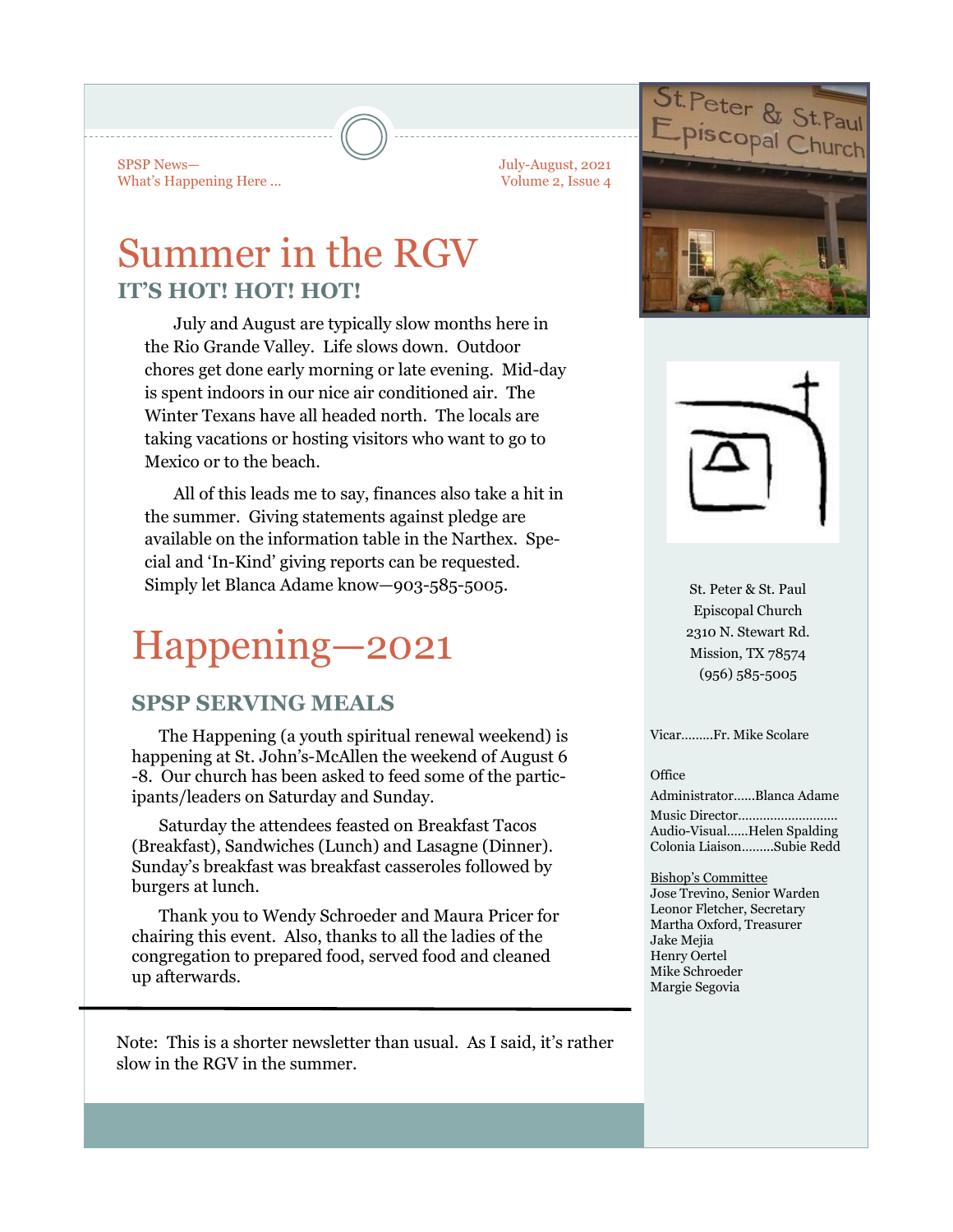# FINANCIAL UPDATE

This is the graph of income and expenses through July, 2021. If you have any questions about expenses, please contact Martha Oxford or one of the Bishop's Committee members. Our goal is to keep the RED, above the line not below. Your financial gifts are critical in the success of this church. Every dime you give will be spent with caution and prayerfulness.



### SCHEDULE UPDATE

|                                                                 | <b>SERVICE</b>  |                      |                     | <b>BPOD</b>        |  | <b>READERS</b>         |  |  |
|-----------------------------------------------------------------|-----------------|----------------------|---------------------|--------------------|--|------------------------|--|--|
| 8/1                                                             |                 | Morning Prayer-10 AM |                     | E. Barbee/J. Mejia |  | L.Mejia/G. Mejia       |  |  |
| 8/8                                                             |                 | Eucharist-10 AM      |                     | D. Burleson        |  | R.Redd/S.Redd          |  |  |
| 8/15                                                            |                 | Eucharist-10 AM      |                     | L. Fletcher        |  | M. Oxford/W. Schroeder |  |  |
| 8/22                                                            |                 | Eucharist-10 AM      |                     | M. Oxford          |  | D.Burleson/M.Trevino   |  |  |
| 8/29                                                            |                 | Eucharist-10 AM      |                     | H. Oertel          |  | H Rutledge / C Leon    |  |  |
| 9/5                                                             |                 | Eucharist-10 AM      |                     | H.Rutledge         |  | H. Oertel/R. Flynn     |  |  |
| 9/12                                                            | Eucharist-10 AM |                      |                     | M. Schroeder       |  | R.Redd/S.Redd          |  |  |
| 9/19                                                            | Eucharist-10 AM |                      |                     | J. Trevino         |  | R.Flynn/W. Schroeder   |  |  |
| 9/26                                                            |                 | Eucharist-10 AM      |                     | E.Barbee/J.Mejia   |  | J.Mejia/L.Mejia        |  |  |
| <b>COUNTERS:</b>                                                |                 | August:              | E.Barbee/H.Spalding |                    |  |                        |  |  |
|                                                                 |                 | September:           | P. Oertel/S. Redd   |                    |  |                        |  |  |
| Typical office hours are 9:00 AM-2:00 PM Monday through Friday. |                 |                      |                     |                    |  |                        |  |  |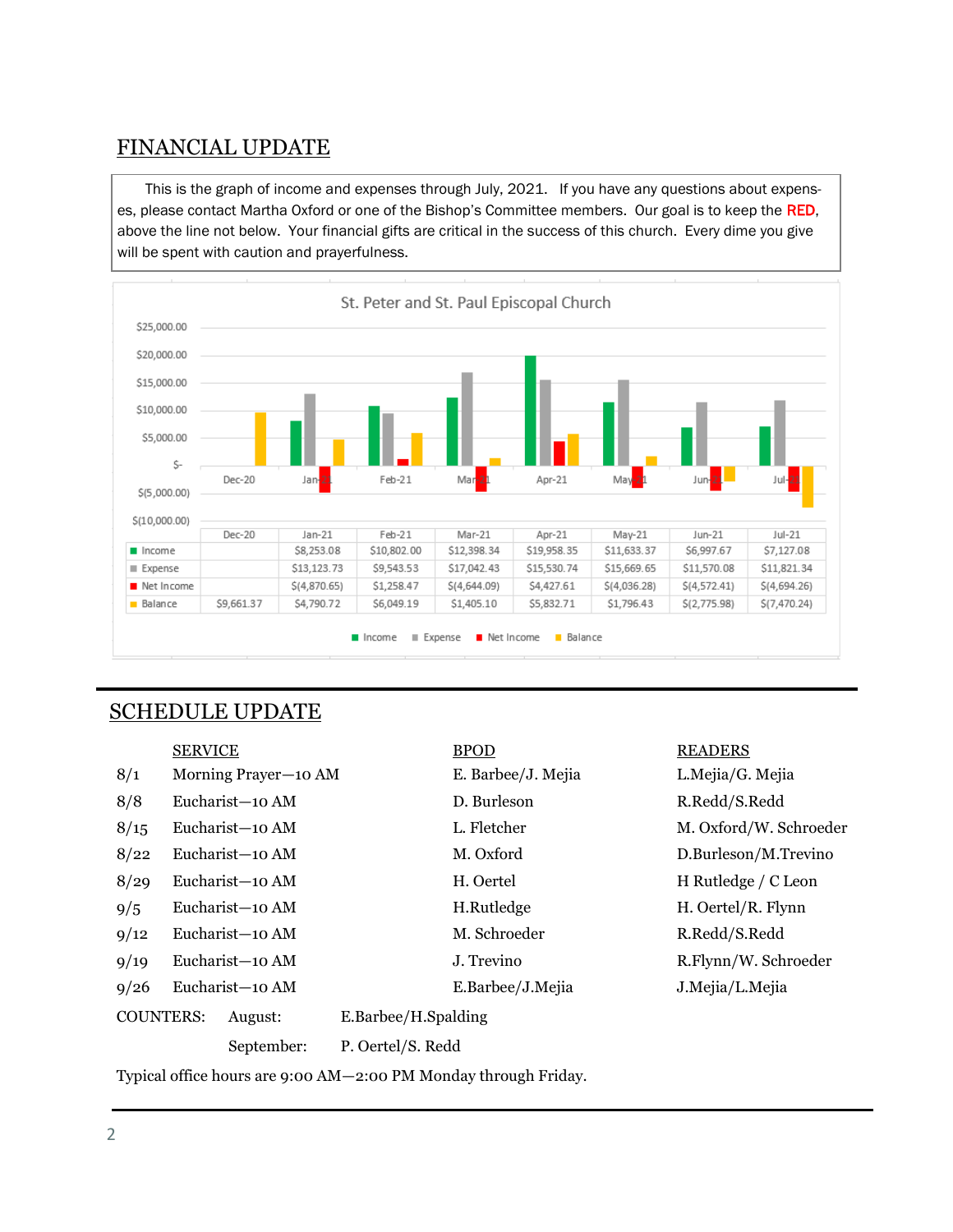## FATHER MIKE'S MUSINGS

It is so good to be back in the Valley! It was a busy time in Wisconsin, but I so appreciated the time away to see some of my family. Thank you all for the time off! Thank you also to Helen Spalding for filling in with Morning Prayer on the Sundays I was gone and for Fr. Mike Fulk for his being available if there were any pastoral emergencies. Another big thank you to Blanca Adame, our secretary for holding down the fort while I was gone as well.

While I was dawdling through one of the many construction zones along the way, the cars in the next lane over started moved ahead of me so I began reading bumper stickers that went past while I was idling. As



you can imagine some people share everyone of their feelings on the back of their cars. But there was this one that got me thinking for the rest of the day.

*"We are called to move forward, sometimes quickly, sometimes slowly, but to draw nearer to Christ and to be more like him each day."*

In the window was a large sticker with the logo and name of their church, in the other corner of the window was a sticker that said, "I can do all things through Christ." It's a paraphrased version of the verse in Philippians 4:13, where Paul describes the ups and downs of his life and learning to be content in every circumstance because "I can do all things through him who strengthens me."

Whether we're up or down. Whether we have plenty or not enough, Paul's focus was on God's provision. In the same way so should our focus be on God's provision in our individual lives and in our life together at St. Peter and St Paul. It is easy to let circumstances overwhelm us or lead us to such mountaintops that we never want to leave thinking we finally have it all.

But that was not what Paul did or the life to which God calls us in Christ. We are called to move forward, sometimes quickly, sometimes slowly, but to draw nearer to Christ and to be more like him each day. When it seems as if we are stuck, God is still at work in us preparing us for the work of the future. In those times pay attention, God is building something that we don't always see right away. This is my prayer for each of you and for St. Peter and St. Paul.

Fr. Mike Scolare

#### **EAGLE PROJECT IN THE WORKS**

Alexya Garza, a member of our Scouts BSA Troop 1065, has received approval for her Eagle Badge project. She will be repairing and improving the pergola that surrounds the Labyrinth on the south side of the church. We are excited for her to complete this project which will include replacing rotted wood, painting the structure, trimming or replacing shrubbery as necessary.

Hopefully, in the next issue at the beginning of October, we will have some pictures to share.

Happy hammering, sawing, painting, weeding and planting, Alexya. We will hold you in our prayers while you are completing this project.